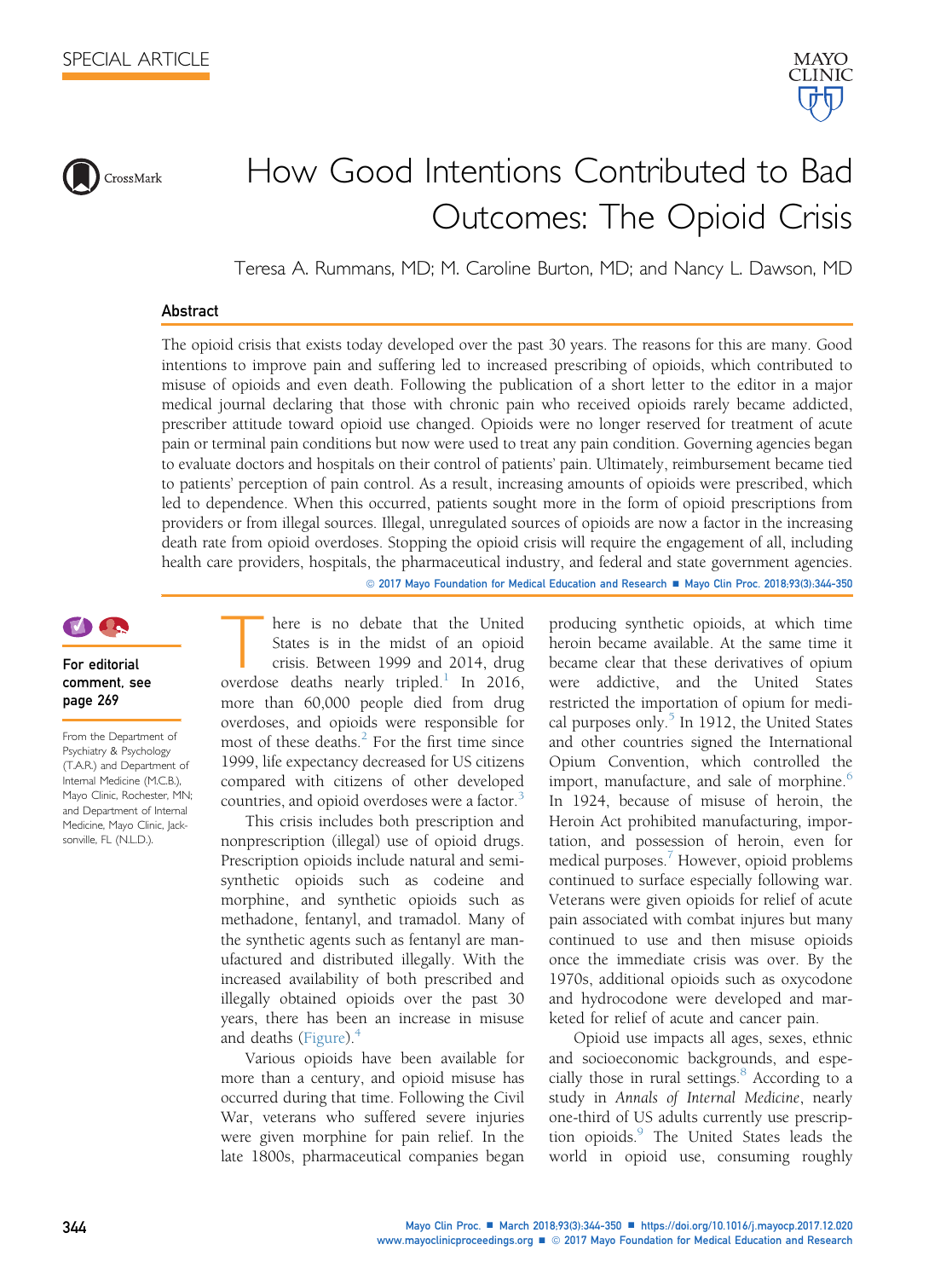<span id="page-1-0"></span>80% of all the world's opioids.<sup>[10](#page-5-0)</sup> According to former Surgeon General Vivek H. Murthy, MD, MBA, the substance use disorder problem, which includes opioids, is now more prevalent than common medical diseases such as diabetes and is 1.5 times more prevalent than all cancer diagnoses combined. $^{11}$  $^{11}$  $^{11}$ More people use prescription opioids than use tobacco. $11$  Substance misuse disorder in the United States costs \$442 billion a year in health care, criminal justice costs, and lost productivity. $11$  The opioid crisis alone sky-rocketed to more than \$78 billion a year.<sup>[12](#page-5-0)</sup>

With increased opioid misuse, drug overdoses have become the leading cause of death for Americans younger than 50 years and a growing problem for those aged 15 to 24 years.<sup>[3](#page-5-0)</sup> By 2016, more die per year than from influenza, pneumonia, and kidney disorders, as well as from motor vehicle and firearm deaths. $^{2}$  $^{2}$  $^{2}$  Unfortunately, only a fraction of those impacted by substance misuse, with some estimates indicating only 10%, are able to access services and get help for their condition.[13](#page-5-0)

Opioids have been available for some time, so why are we now seeing a tremendous increase in opioid misuse and deaths? The reasons for this are complex. It appears that some good intentions to improve pain and suffering have contributed to some of the bad outcomes we are experiencing today with the opioid crisis.

#### ADDRESSING CHRONIC PAIN

In the past, opioid medications were prescribed primarily for acute pain due to injury or surgery or severe pain related to cancer or a terminal illness. Physicians were reluctant to prescribe opioids for other conditions because there was no evidence to support wider prescribing practices, and there was a concern for addiction. In addition, physicians feared investigation and state board disciplinary action if they did prescribe opioids more liberally.<sup>[14-16](#page-5-0)</sup> In 1980, a 1-paragraph letter to the editors of the New England Journal of Medicine challenged the practice of using opioids only for relief of acute pain. $17$  The authors of the letter, after a retrospective review of their records, stated that only 4 of 11,882 patients who had pain and were given opioids became addicted to them. Subsequently, this





5-sentence letter was referenced over 600 times in support of using opioids for chronic pain.<sup>[18](#page-5-0)</sup>

A number of physicians and pain organizations, including the World Health Organization, began advocating for more aggressive use of opioids for pain control for anyone who had "pain." [19](#page-5-0) A study published in 1986 in the journal Pain, based on only 38 patients, concluded that "opioid maintenance therapy can be a safe, salutary and a more humane alternative to the options of surgery or no treatment in those patients with intractable non-malignant pain." [20](#page-5-0) In the textbook Narcotic Analgesics in Anesthesiology, Arthur Taub similarly indicated that continuing opioid therapy in patients with nonmalignant pain was not associated with substance abuse or psychological dependence.<sup>21</sup> Consequently, opioids were no longer limited to acute pain and pain associated with terminal illnesses but were also used to treat chronic pain.

This led to a slow but steady expansion of opioid use in the 1980s for anyone having "pain." In 1996, the American Academy of Pain Medicine and the American Pain Society issued a consensus statement that opioids should have a role in the treatment of patients with chronic noncancer pain. $^{22}$  $^{22}$  $^{22}$  Subsequently, many states passed Intractable Pain Acts that removed sanctions for physicians who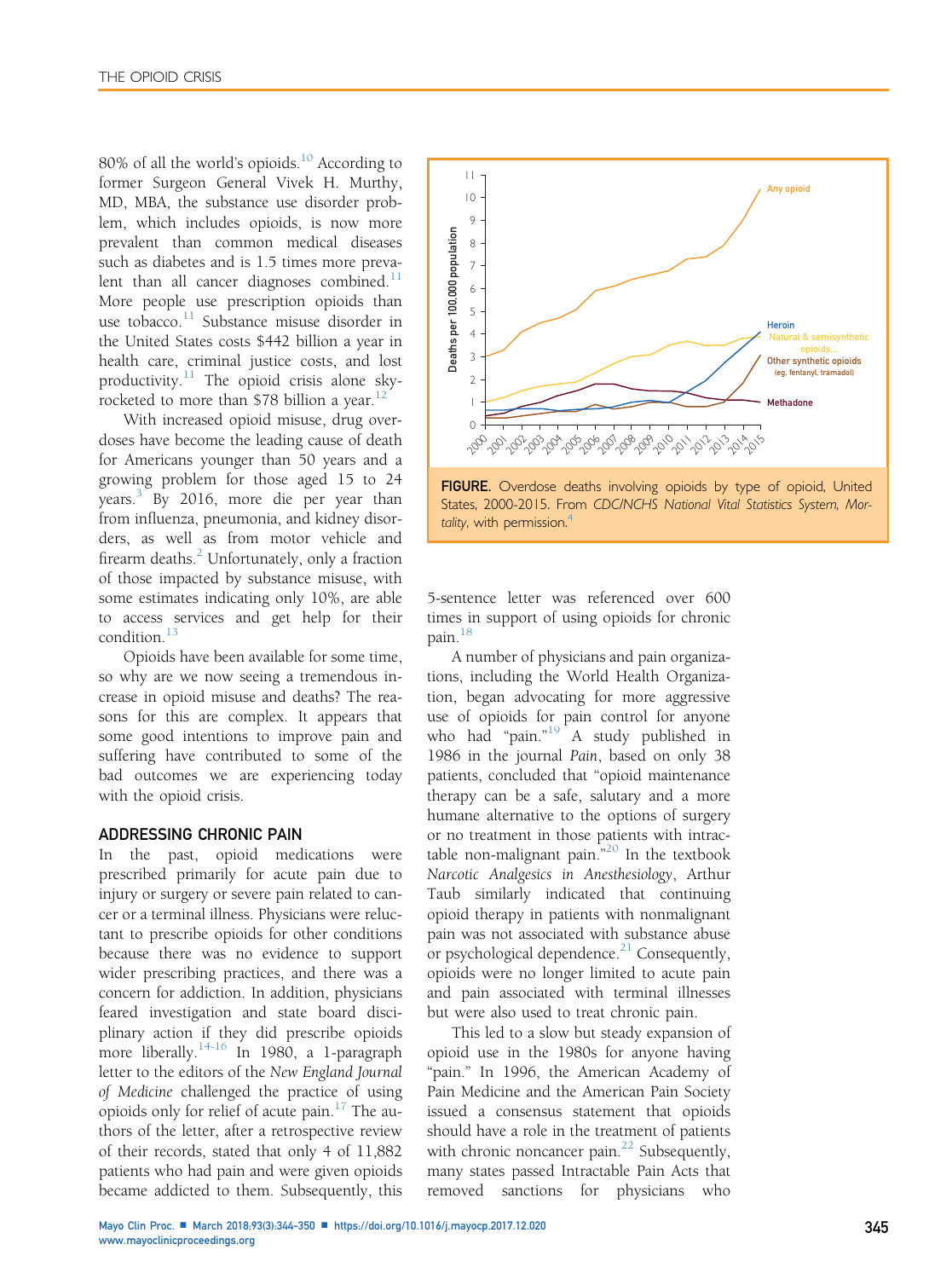prescribed long-term opioid therapy. Opioid prescribing began to increase.<sup>[23](#page-5-0)</sup> From 1990 to 1995, prescriptions for opioids increased by 2 million to 3 million each year. $24$  Then in 1995 OxyContin, produced by Purdue Pharma, was approved by the US Food and Drug Administration (FDA). In 1998, the pharmaceutical company began aggressively marketing the drug for the treatment of chronic pain, particularly to primary care phy-sicians.<sup>[25](#page-6-0)</sup> The company created and distributed to physician offices more than 15,000 copies of the video called "I Got My Life Back" that chronicled 6 patients treated with OxyContin for chronic, noncancer pain.<sup>[25](#page-6-0)</sup> The promotional message encouraged prescribers to use this opioid as an ongoing treatment for chronic pain and highlighted the lack of side effects. Subsequently, the annual number of prescriptions for OxyContin increased from 670,000 to 6.2 million between 1997 and 2002, and the total number of opioid prescriptions increased by 45 million. $26$  In 2007, a federal court found that the promotion provided false information about the addiction potential of OxyContin and fined Purdue Pharma  $$634.5$  million.<sup>27</sup> However, the combination of consensus statements and deceptive marketing had resulted in increased opioid prescribing.

With both the push for treatment of chronic pain with opioids and the promotion by pharmaceutical companies that the new opioids were safe for use in chronic pain, the number of opioid prescriptions increased from 2 million to 3 million a year in 1990 to 8 million a year in 1996, and 11 million in 1999. $^{24}$  $^{24}$  $^{24}$  Nearly 62 million patients had at least 1 opioid prescription filled in  $2016.<sup>28</sup>$  $2016.<sup>28</sup>$  $2016.<sup>28</sup>$  These good intentions to relieve all pain led governing organizations, which set and monitor standards for medical practice, to develop new standards for doctors and hospitals to monitor and treat pain.

#### MONITORING PAIN

The impetus for more aggressive pain treatment came from numerous studies published in the 1990s indicating that cancer and noncancer pain were ineffectively treated. In 1998, a study examining a national database of elderly patients in a nursing home with cancer found that pain was prevalent and often untreated.<sup>[29](#page-6-0)</sup> Another study of more than 1000 outpatients with metastatic cancer treated between 1990 and 1991 reported that 42% did not receive adequate pain therapy.<sup>[30](#page-6-0)</sup> Inadequate pain therapy was also reported in other patient populations such as ambulatory patients with AIDS and hospitalized critical care trauma patients. $31,32$ 

In 2001, the Joint Commission, an organization that monitors quality and sets standards for hospitals and medical centers, announced new standards for monitoring and treating pain that emphasized the need to perform systematic assessments of patients' pain levels regularly and frequently while hospitalized. It advocated for pain to be monitored similarly to how vital signs are monitored. Consequently, pain monitoring increased dramatically and became known as the "5<sup>th</sup> vital sign." With "pain" increasingly surveilled and endorsed, opioid administration increased. Although the Joint Commission later revised and then in 2009 deleted these recommendations in response to concerns of overtreat-ment, the practice continued.<sup>[33](#page-6-0)</sup> The good intention to closely monitor and treat pain on the basis of patients' direct input increased the use of opioids, which has further contributed to today's opioid crisis.

## Using Patient Satisfaction as a Proxy for Quality Care

In 2001, the Institute of Medicine (IOM) in Crossing the Quality Chasm: A New Health System for the 21st Century stated that the "US delivery system does not provide consistent, high-quality medical care to all people." The IOM called for improvement in 6 areas: safety, effectiveness, patient centeredness, timeliness, efficiency, and equitableness.<sup>[34](#page-6-0)</sup> The IOM called for processes to monitor and track these 6 aims at improving the patient experience for which patient satisfaction became a proxy. $34$ Shortly thereafter, Congress directed the Center for Medicare & Medicaid Services (CMS) and the Agency for Healthcare Research and Quality to create the Hospital Consumer of Healthcare Providers and Systems  $(HCAHPS)^{35}$  $(HCAHPS)^{35}$  $(HCAHPS)^{35}$  Survey that incorporated patient satisfaction data and became a proxy for quality care. Three of the 25 survey questions concerned pain control, intended to measure how well hospital providers manage patients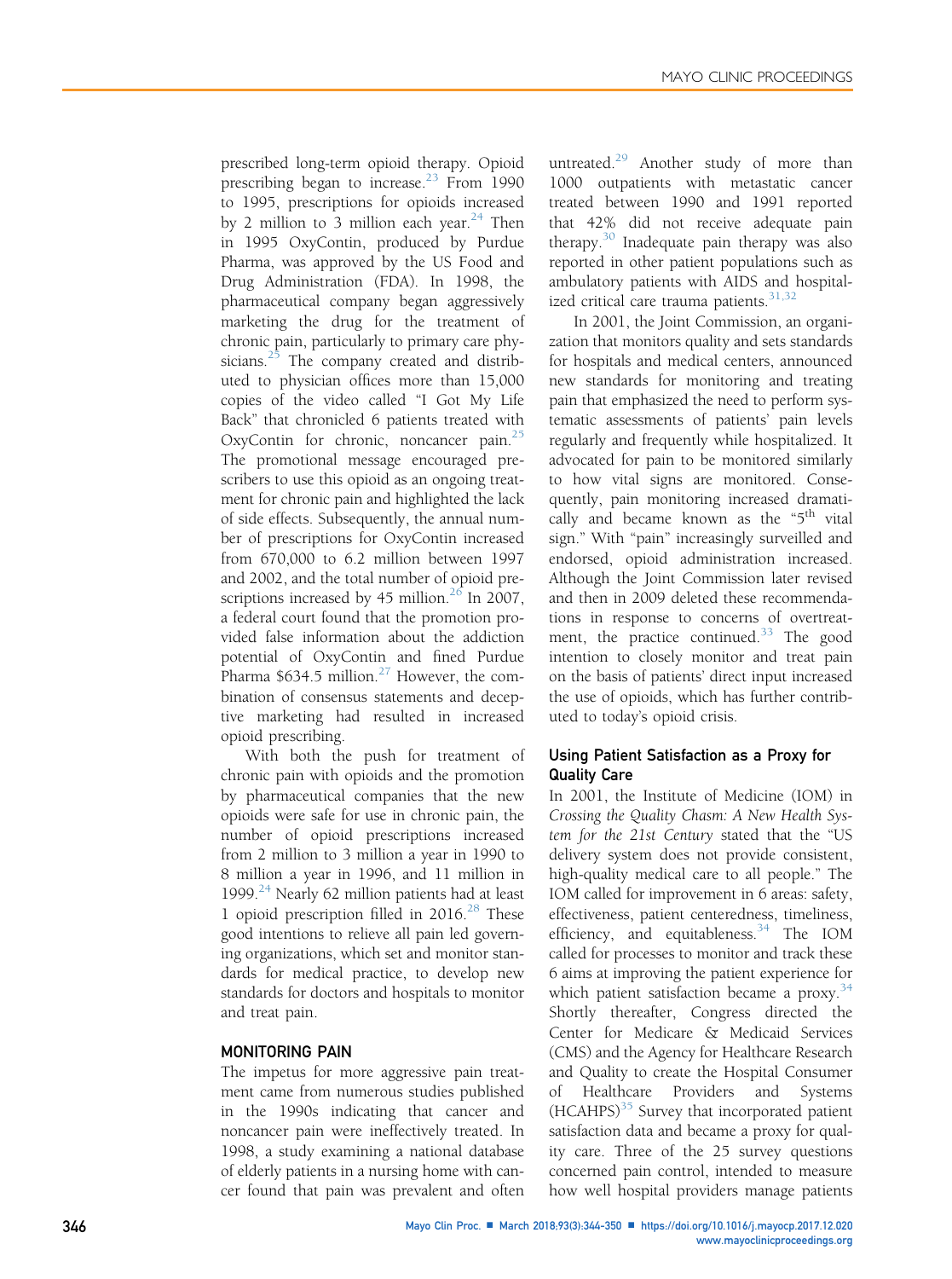with pain. The laudable goal to measure and improve patient experience was well intended, but no evidence existed that equates patients' perception of their health care including pain control with quality of care.

## REIMBURSING FOR PATIENT **SATISFACTION**

The Deficit Reduction Act of 2005 required hospitals to participate in the HCAHPS Survey by submitting the results of the survey as a part of the Inpatient Prospective Payment System. The hospitals that submitted patient satisfaction data received full annual payment; those that did not incurred a 2% penalty for nonsubmission.[36](#page-6-0) By 2010, the Patient Protection and Affordable Care Act of 2010 expanded the role of patient satisfaction as a payment incentive by including the HCAHPS Survey scores as a part of the Hospital Value Based Purchasing program. $37$  This program was intended to reward hospitals for highquality care by requiring measures of clinical processes, outcomes, and patient experience. The patient experience domain comprised 30% of the total performance score in this calculation. Therefore, the scores on the patients' perception of pain control had a big influence on reimbursement under the Inpatient Prospective Payment System.

Although there is some evidence that patient satisfaction with care is correlated with adherence to treatment recommendations, multiple studies show that patient experience scores do not relate to quality of care or to significantly improved outcomes.<sup>[38-42](#page-6-0)</sup> In spite of this, reimbursement from CMS was in part related to patient satisfaction and pain control. The 3 questions included in the HCAPS Survey were as follows: (1) During this hospital stay, did you need medicine for pain? (2) During this hospital stay, how often was your pain well controlled? (3) During this hospital stay, how often did hospital staff do everything they could to help you with your pain?[43](#page-6-0) As a result many clinicians felt obliged to address patients' pain more aggressively to satisfy the patient.  $44,45$  Opioids were now given in situations involving acute pain from minor procedures as well as for chronic pain.

On the other hand, many conscientious physicians received poor patient satisfaction scores for not providing opioids and other

controlled substances when requested. A recent study showed the denial of a patient request for pain medication was associated with lower patient satisfaction scores.<sup>[46](#page-6-0)</sup> This has discouraged some of the best and most caring physicians who try to provide quality care. Although the Joint Commission, IOM, and CMS had good intentions of involving patients in their care, some of the ramifications were that patients received more opioids and other controlled substances when requested.

## PROVIDING LARGER AMOUNTS AND MORE POTENT PAINKILLERS

Pharmaceutical companies, medical governing agencies, insurance companies, and retail pharmacies also had good intentions of improving patient care and decreasing cost, but these intentions also indirectly contributed to the opioid crisis. Physicians and dentists wrote prescriptions for larger supplies of opioids after procedures to not only aggressively treat pain but also limit refill requests. Some retail pharmacies and insurance companies inadvertently contributed to the opioid problem by charging less for prescriptions of larger numbers of pills rather than smaller ones that would require refills to obtain the same number of pills. In addition, some insurance companies restricted higher priced, less addictive agents to control pain, leading providers to prescribe opioids when nonopioid pain medications may have been just as helpful.<sup>[47](#page-6-0)</sup> A recent study published in JAMA indicated that there was no clinical or statistical difference in pain reduction for acute extremity injury between opioid and nonop-ioid pain medication.<sup>[48](#page-6-0)</sup> As a result of this prescribing practice, many patients received large amounts of potent opioids when only a few or none were needed.

This prescribing practice increased the risk for dependence. A study showed that 80% of opioid abusers had a prescription for opioids before the start of the addiction.<sup>[49,50](#page-6-0)</sup> When patients could no longer obtain prescription refills, the illegal opioid market was available with more potent and cheaper agents such as heroin and fentanyl. Even if patients did not take all the prescribed medication, the remaining pills could be misused by other family members, become a target for theft, or sold illegally. Fifty percent of opioid abusers who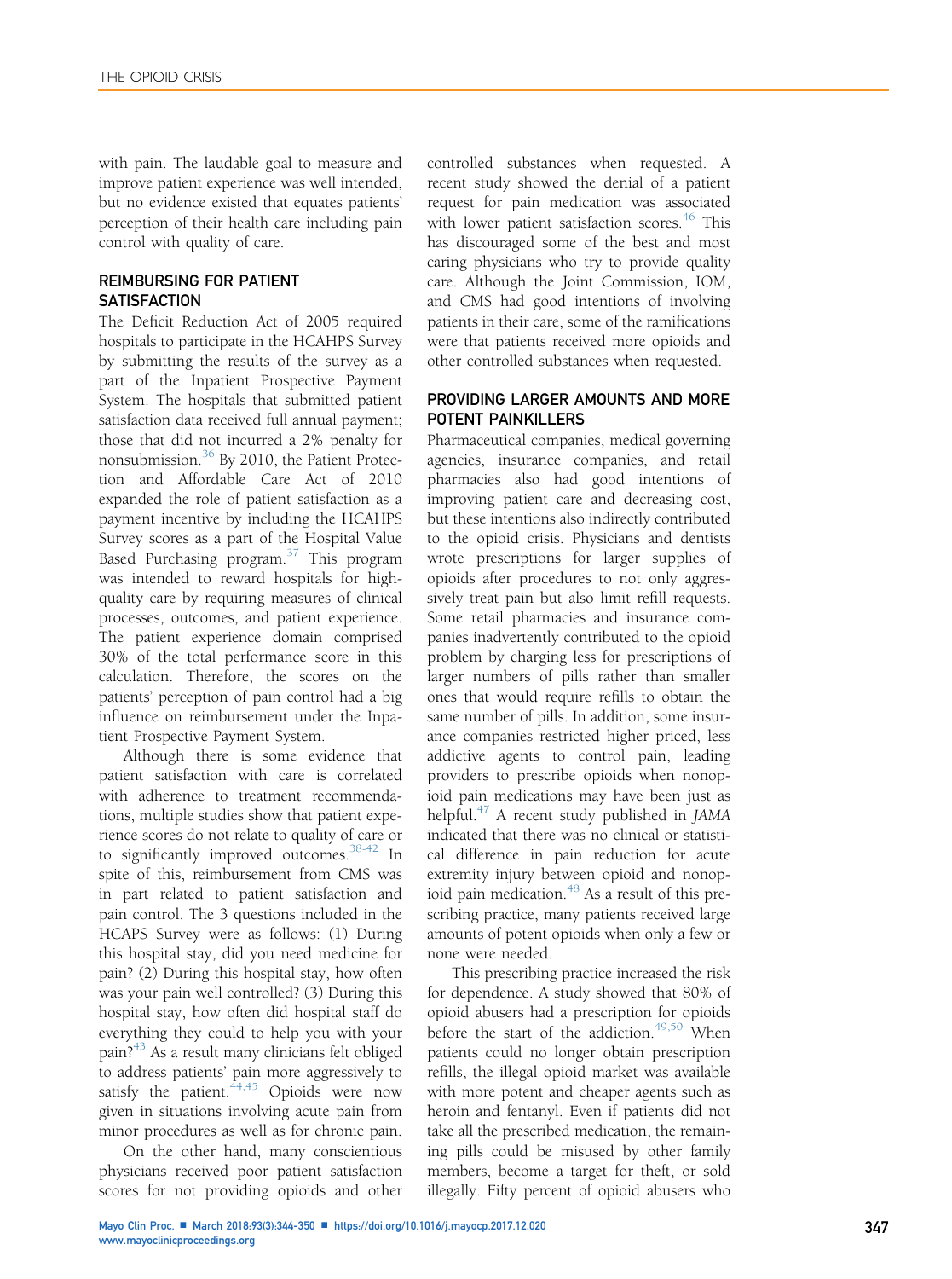did not have a previous opioid prescription had a family member who did. $49,5$ 

Opioid prescribing rose at alarming rates from 1995 until 2012. In 2006, 72.4 opioid prescriptions were written per 100 people. This rate continued to increase annually until 2012. By 2016, it declined to 66.5 opioid prescriptions per 100 people, but despite this drop, the death rates from opioid overdoses did not decline. Although prescription opioid pain relievers were initially driving the crisis, by 2015 there were an equal number of deaths caused by illicit, synthetic opioids, which included heroin and fentanyl as well as methadone. As prescription opioid deaths level off, deaths from the illicit, synthetic agents continue to rise. $28$  Unfortunately, the good intentions to improve patient satisfaction, reduce the need for refills, and reduce medication costs have inadvertently contributed to the opioid crisis.

## **SUMMARY**

Many good intentions leading to specific actions contributed to the opioid crisis. It began with underestimating the addictive potential of opioids in treating chronic pain and the advocacy of opioids to treat all pain issues. The implied message was that pain, which is part of the human condition, is a vital sign that should be treated similar to abrupt changes in temperature and blood pressure. Concurrently, pain control assessments included in patient satisfaction surveys became a measure of patient-centered care. The financial incentive for both doctors and hospitals to have high patient satisfaction scores only escalated the growing opioid crisis. Finally, the less expensive cost of opioids compared with that of less addictive agents to treat pain fueled an already smoldering problem. There is no single group or organization that is responsible for what has occurred over the past 30 years. Together we created the opioid crisis that exists today and together we must address it.

## POSSIBLE NEXT STEPS

To address the opioid crisis, there are a number of groups attempting to set goals, guidelines, and regulations including the IOM, the Joint Commission, the Department of Health and Human Services, the CMS, the FDA, the Centers for Disease Control and Prevention, and other federal and state government agencies. In 2011, the IOM published "Relieving Pain in America," which advocates for a multidisciplinary and multimodal approach to pain management, and includes emphasis on prevention, not just treatment. $51$ Over the past decade, the Joint Commission reexamined and modified its view of the standard of pain management starting with the elimination of assessments as a fifth vital sign in 2009.<sup>[33](#page-6-0)</sup> The Department of Health and Human Services and the CMS worked together to set priorities including addressing opioid prescribing practices and implementing more effective person-centered and population-based strategies to reduce risk of opioid disorders, expanding use of naloxone, increasing use of medication-assisted treatments to reduced opioid disorders, and encouraging the use of evidence-based practices for acute and chronic pain management.<sup>52,53</sup> The CMS also is transitioning to new questions regarding pain in the HCAPHS Survey. Starting in January 2018, the new questions are as follows: (1) During this hospital stay did you have pain? (2) During this hospital stay did the hospital staff talk with you about how much pain you had? and (3) During this hospital stay, how often did hospital staff talk with you about how to treat your pain?<sup>[52](#page-6-0)</sup>

Many are recommending investment in research to better understand the neurobiology of pain and opioid use disorders to find better nonopioid treatments and other interventions that identify unique factors for specific opioid using populations. $54$  The Centers for Disease Control and Prevention has developed guidelines for prescribing opioids for chronic pain. $55$  States are also addressing the crisis. Most states have databases that can be accessed by providers that show previous opioid prescriptions dispensed to patients. This measure is associated with a modest and sustained decrease in opioid prescriptions as has been found by the mandatory prescribing drug monitoring program on opioid prescriptions by dentists in New York. $56,57$  In April 2017, federal legislation was introduced to limit the supply of opioid prescription for acute pain to 7 days.<sup>[58](#page-6-0)</sup> By August 2017, 24 states have enacted legislation with a limit,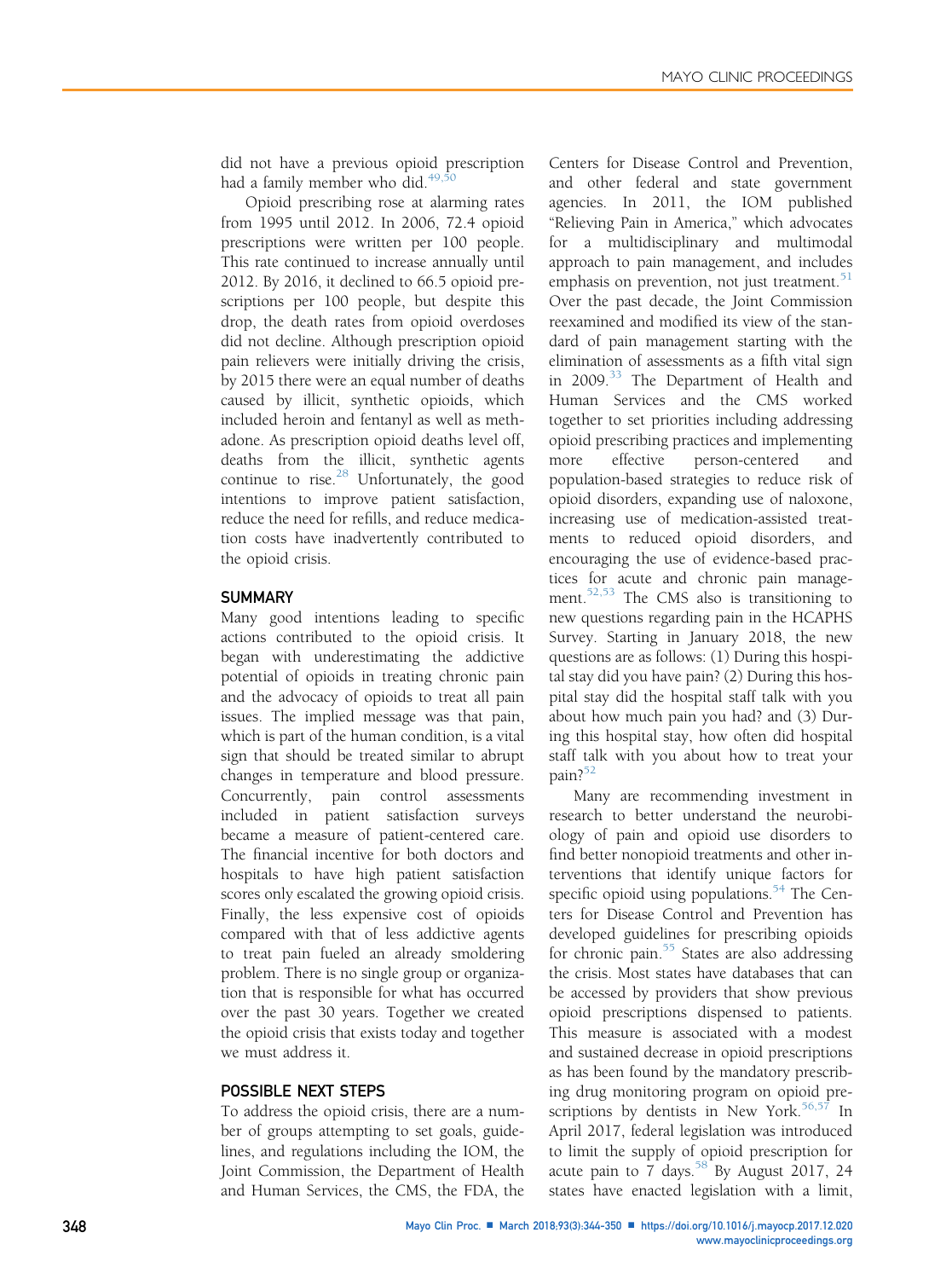<span id="page-5-0"></span>guidance, or requirement related to opioid prescribing.<sup>5</sup>

Despite these advances, there are still gaps that need to be addressed. Reimbursing physicians and hospitals for patient pain control and satisfaction data, that neither reflect quality nor consistently reward those who are providing the best care, needs to be reevaluated. Insurance companies and retail pharmacies should also reassess how opioid medications are supplied to patients and how the cost of opioid versus nonopioid pain medications is determined. Potent, synthetic illegal opioids such as heroin, carfentanil, and many others entering the United States from outside markets must be eliminated.

## **CONCLUSION**

Over the past 30 years, the intentions to address and control pain and to have patients directly involved in their care were wellmeaning, but the measures taken to achieve these goals contributed to the opioid crisis. Pain is not an opioid-deficient condition but a human, multidimensional disorder often involving more than just physical pain. Because it encompasses emotional, social, and spiritual, as well as physical components, it cannot be eliminated by a single drug. If we continue to approach pain in a unidimensional way, the current opioid crisis will likely continue, and the suffering will persist. Suffering will be alleviated only when, in addition to physical pain relief, emotional turmoil is calmed, social conflicts are lessened, and spiritual peace is found.

Abbreviations and Acronyms: CMS = Centers for Medicare & Medicaid Services;  $FDA =$  Food and Drug Administration; HCAHPS = Hospital Consumer Assessment of Healthcare Providers and Systems;  $IOM =$  Institute of Medicine

Potential Competing Interests: The authors report no competing interests.

Correspondence: Address to Teresa A. Rummans, MD, Mayo Clinic, 200 First St, SW, Rochester, MN 55905 [\(rummans.teresa@mayo.edu\)](mailto:rummans.teresa@mayo.edu).

#### **REFERENCES**

1. Rudd RA, Seth P, David F, Scholl L. Increases in drug and opioid-involved overdose deaths - United States, 2010-2015. MMWR Morb Mortal Wkly Rep. 2016;65:1445-1452.

- 2. Hedegaard H, Warner M, Miniño A. Drug overdose deaths in the United States, 1999-2016. [https://www.cdc.gov/nchs/](https://www.cdc.gov/nchs/products/databriefs/db294.htm) [products/databriefs/db294.htm](https://www.cdc.gov/nchs/products/databriefs/db294.htm). Accessed January 16, 2018.
- 3. Fenelon A, Chen LH, Baker SP. Major causes of injury, death and life expectancy gap between US and other high income countries. JAMA. 2016;315(6):609-611.
- 4. CDC/NCHS. National Vital Statistics System, Mortality, CDC Wonder; Atlanta, GA: US Department of Health and Human Services, CDC, 2016. <http://Wonder.CDC.gov/>. Accessed January 16, 2018.
- 5. Hodgson B. In the Arms of Morpheus: The Tragic History of Laudanum, Morphine, and the Patent Medicines. Buffalo, NY: Firefly Books; 2001.
- 6. Wright H. The international opium conference. Am J Int Law. 1913;7(1):108-139.
- 7. The National Alliance of Advocates for Buprenorphine Treatment. Learn about the laws concerning opioids from the 1800s until today. <http://www.naabt.org/laws.cfm>. Accessed January 16, 2018.
- 8. Sullivan A. The opioid epidemic is this generation's AIDS crisis. New York Mag. March 16, 2017; Daily Intelligencer.
- 9. Lasser KE. Prescription opioid use among U.S. adults: our brave new world. Ann Intern Med. 2017;167(5):351-352.
- 10. Manchikanti L, Singh A. Therapeutic opioids: a 10-year perspective on the complexities and complications of the escalating use, abuse and nonmedical use of opioids. Pain Physician. 2008;11(2, Suppl):S63-S88.
- 11. Murthy VH. Surgeon General's report on alcohol, drugs and health. [https://addiction.surgeongeneral.gov/surgeon-generals](https://addiction.surgeongeneral.gov/surgeon-generals-report.pdf)[report.pdf](https://addiction.surgeongeneral.gov/surgeon-generals-report.pdf). Accessed January 16, 2018.
- 12. Florence CS, Zhou C, Luo F, Xu L. The economic burden of prescription opioid overdose, abuse, and dependence in the United States. Med Care. 2016;54(10):901-906.
- 13. Center for Behavioral Health Statistics and Quality. 2016, Keys substance use and mental health indicators in US: results from 2015 National Survey on Drug Use and Health, HHS Publication No. SMA 16-4984, NSPUH Series H-51, [http://www.](http://www.samhsa.gov/data/) [samhsa.gov/data/.](http://www.samhsa.gov/data/) Accessed January 16, 2018.
- 14. Substance Abuse and Mental Health Services Administration, Rockville, MD, [https://tandfonline.com/doi/abs/10.1300/Jo88v](https://tandfonline.com/doi/abs/10.1300/Jo88v01n01_05) 01n01 05. Accessed January 16, 2018.
- 15. Joranson DE, Cleeland CS, Weissman DE, Gilson AM. Opioids for chronic cancer and non-cancer pain: a survey of state medical board members. Fed Bull. 1992;79(4):15-49.
- 16. Turk DC, Brody MC, Okifuji EA. Physicians attitudes and practices regarding the long-term prescribing of opioids for noncancer pain. Pain. 1994;59(2):201-208.
- 17. Porter J, Jick H. Addiction rare in patients treated with narcotics. N Engl J Med. 1980;302(2):123.
- 18. Leung PTM, Macdonald EM, Stanbrook MB, Dhalla IA, Juurlink DN. A 1980 letter on the risk of opioid addiction. N Engl J Med. 2017;376(22):2194-2195.
- 19. World Health Organization. Cancer Pain Relief. Geneva: World Health Organization; 1986. [www.who.int/iris/handle/10665/](http://www.who.int/iris/handle/10665/43944) [43944.](http://www.who.int/iris/handle/10665/43944) Accessed January 16, 2018.
- 20. Portenoy RK, Foley KM. Chronic use of opioid analgesics in non-malignant pain: report of 38 cases. Pain. 1986;25(2): 171-186.
- 21. Taub A. Opioid analgesics in the treatment of chronic intractable pain of non-neoplastic origin. In: Narcotic Analgesics in Anesthesiology. Baltimore, Md: Williams and Williams; 1982: 199-208.
- 22. Haddox JD, Joranson D, Angarola RT, et al. The use of opioids for the treatment of chronic pain: a consensus statement from the Academy of Pain Medicine and the American Pain Society. Clin J Pain. 1997;13(1):6-8.
- 23. Gilson AM, Joranson DE. Controlled substances and pain management: changes in knowledge and attitudes of state medical regulators. J Pain Symptom Manage. 2001;21(3): 227-237.